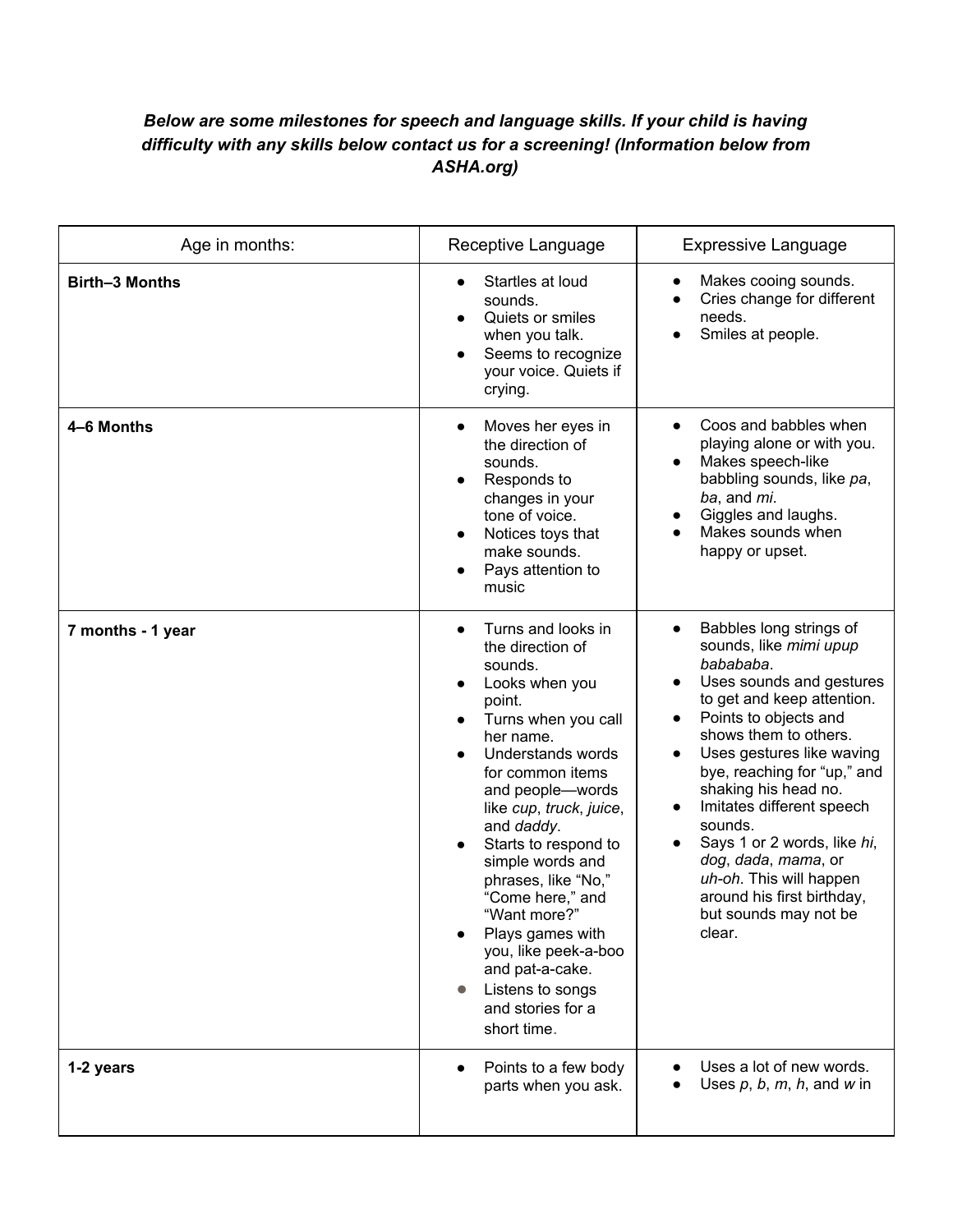|           | Follows 1-part<br>directions, like "Roll<br>the ball" or "Kiss the<br>baby."<br>Responds to simple<br>questions, like<br>"Who's that?" or<br>"Where's your<br>shoe?"<br>Listens to simple<br>stories, songs, and<br>rhymes.<br>Points to pictures in<br>a book when you<br>name them.     | words.<br>Starts to name pictures in<br>books.<br>Asks questions, like<br>"What's that?", "Who's<br>that?", and "Where's<br>kitty?"<br>Puts 2 words together, like<br>"more apple," "no bed,"<br>and "mommy book."                                                                                                                                                                                                                                                                   |
|-----------|-------------------------------------------------------------------------------------------------------------------------------------------------------------------------------------------------------------------------------------------------------------------------------------------|--------------------------------------------------------------------------------------------------------------------------------------------------------------------------------------------------------------------------------------------------------------------------------------------------------------------------------------------------------------------------------------------------------------------------------------------------------------------------------------|
| 2-3 years | Understands<br>opposites, like<br>go-stop, big-little,<br>and up-down.<br>Follows 2-part<br>directions, like "Get<br>the spoon and put it<br>on the table."<br>Understands new<br>words quickly                                                                                           | Has a word for almost<br>everything.<br>Talks about things that are<br>not in the room.<br>Uses $k, g, f, t, d$ , and $n$ in<br>words.<br>Uses words like in, on,<br>$\bullet$<br>and <i>under</i> .<br>Uses two- or three- words<br>to talk about and ask for<br>things.<br>People who know your<br>child can understand him.<br>Asks "Why?"<br>٠<br>Puts 3 words together to<br>talk about things. May<br>repeat some words and<br>sounds.                                         |
| 3-4 years | Responds when you<br>call from another<br>room.<br>Understands words<br>for some colors, like<br>red, blue, and<br>green.<br>Understands words<br>for some shapes,<br>like <i>circle</i> and<br>square.<br>Understands words<br>for family, like<br>brother,<br>grandmother, and<br>aunt. | Answers simple who,<br>what, and where<br>questions.<br>Says rhyming words, like<br>hat-cat.<br>Uses pronouns, like <i>I</i> , you,<br>me, we, and they.<br>Uses some plural words,<br>like toys, birds, and buses.<br>Most people understand<br>what your child says.<br>Asks when and how<br>questions.<br>Puts 4 words together.<br>May make some mistakes,<br>like "I goed to school."<br>Talks about what<br>$\bullet$<br>happened during the day.<br>Uses about 4 sentences at |